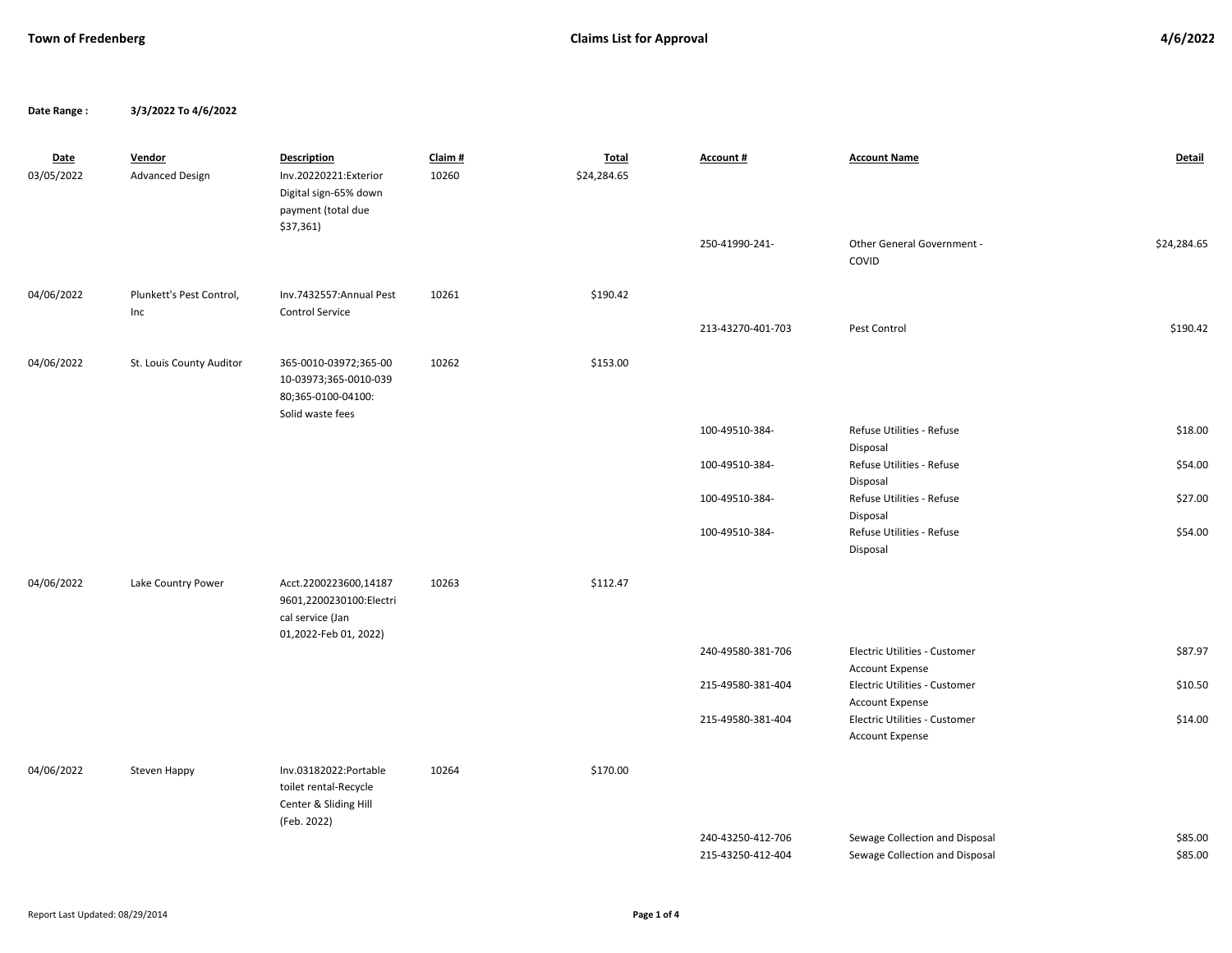**Date Range : 3/3/2022 To 4/6/2022**

| <b>Date</b>                     | Vendor                        | <b>Description</b>                                                                        | Claim# | <b>Total</b> | Account #                                                            | <b>Account Name</b>                                                                  | Detail                                          |
|---------------------------------|-------------------------------|-------------------------------------------------------------------------------------------|--------|--------------|----------------------------------------------------------------------|--------------------------------------------------------------------------------------|-------------------------------------------------|
| 04/06/2022                      | Victor Lundeen Company        | Inv.449534:Check<br>envelopes (CTAS)                                                      | 10265  | \$158.87     |                                                                      |                                                                                      |                                                 |
|                                 |                               |                                                                                           |        |              | 100-41425-203-                                                       | Clerk                                                                                | \$158.87                                        |
| 04/06/2022                      | St. Louis County -<br>Auditor | Inv.EL-00001440:AutoM<br>ark Machine                                                      | 10266  | \$145.00     |                                                                      |                                                                                      |                                                 |
|                                 |                               | Maintenance                                                                               |        |              | 100-41410-403-                                                       | Elections                                                                            | \$145.00                                        |
| 04/06/2022                      | Clay Cich                     | Reimbursement for<br>Township sign parts                                                  | 10267  | \$120.94     |                                                                      |                                                                                      |                                                 |
|                                 |                               |                                                                                           |        |              | 250-43190-221-703                                                    | Roads/Streets - COVID                                                                | \$120.94                                        |
| 04/06/2022                      | Minnesota Power               | Electric Service: February<br>21, 2022-March 23,<br>2022- for Town Hall &<br>Skating rink | 10268  | \$220.78     |                                                                      |                                                                                      |                                                 |
|                                 |                               |                                                                                           |        |              | 100-49570-381-                                                       | Electric Utilities - Transmission<br>and Distribution                                | \$209.08                                        |
|                                 |                               |                                                                                           |        |              | 215-49570-381-403                                                    | Electric Utilities - Transmission<br>and Distribution                                | \$11.70                                         |
| 04/06/2022                      | Century Link                  | Acct:2187213991653:Tel<br>ephone & Internet<br>Service (Mar.19,<br>2022-Apr.18, 2022)     | 10269  | \$297.49     |                                                                      |                                                                                      |                                                 |
|                                 |                               |                                                                                           |        |              | 100-41110-321-<br>100-41110-325-<br>100-41110-321-<br>100-41110-325- | Council/Town Board<br>Council/Town Board<br>Council/Town Board<br>Council/Town Board | \$96.78<br>\$260.71<br>( \$50.00)<br>( \$10.00) |
| 04/06/2022                      | Overom Law                    | Inv.2527:8th Avenue &<br>West Island Lake Road<br>matters                                 | 10270  | \$225.00     |                                                                      |                                                                                      |                                                 |
|                                 |                               |                                                                                           |        |              | 201-41140-304-231<br>201-41140-304-230                               | Legal Consultation<br>Legal Consultation                                             | \$108.00<br>\$117.00                            |
| 04/06/2022                      | Hartel's DBJ/Disposal LLC     | Inv.582900 &<br>581817: March 2021<br>(Dumpster) Recycle;<br>Trash pick up                | 10292  | \$154.92     |                                                                      |                                                                                      |                                                 |
|                                 |                               |                                                                                           |        |              | 240-43230-384-706                                                    | Waste (Refuse) Collection                                                            | \$99.91                                         |
|                                 |                               |                                                                                           |        |              | 100-43230-384-                                                       | Waste (Refuse) Collection                                                            | \$55.01                                         |
| Report Last Updated: 08/29/2014 |                               |                                                                                           |        | Page 2 of 4  |                                                                      |                                                                                      |                                                 |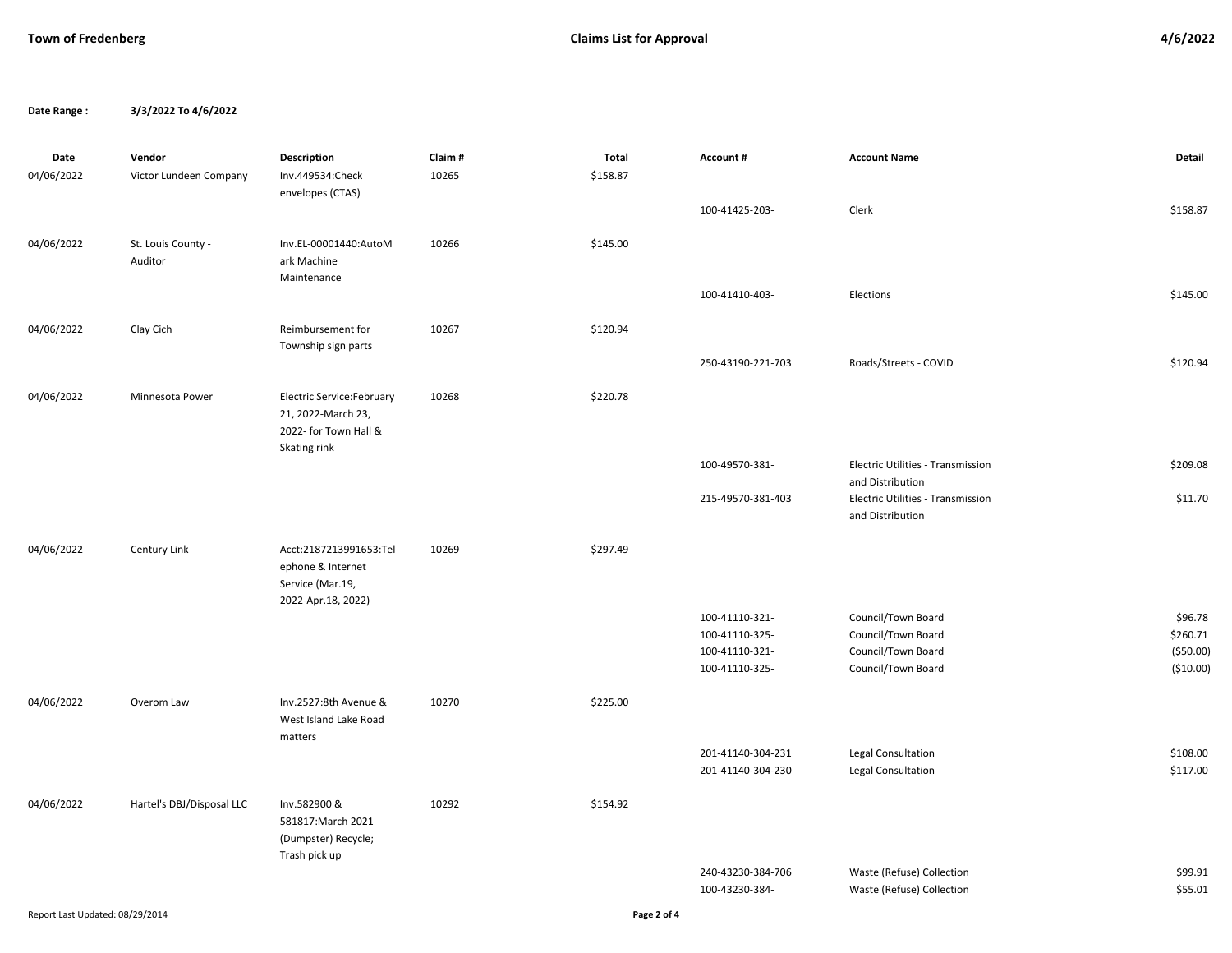**Date Range : 3/3/2022 To 4/6/2022**

| Date                             | Vendor                        | <b>Description</b>                                                               | Claim# | Total       | Account #      | <b>Account Name</b>                 | Detail      |
|----------------------------------|-------------------------------|----------------------------------------------------------------------------------|--------|-------------|----------------|-------------------------------------|-------------|
| 04/06/2022                       | Forum Communications          | Acct #MP245048:Legal<br>ads for roads quotes and<br>mowing                       | 10293  | \$120.50    |                |                                     |             |
|                                  |                               |                                                                                  |        |             | 100-43129-343- | Mowing services                     | \$76.10     |
|                                  |                               |                                                                                  |        |             | 201-43122-340- | <b>Unpaved Streets</b>              | \$44.40     |
| 04/06/2022                       | James Ray                     | Reimbursement for<br>mileage                                                     | 10294  | \$64.96     |                |                                     |             |
|                                  |                               |                                                                                  |        |             | 201-43122-810- | <b>Unpaved Streets</b>              | \$64.96     |
| 04/06/2022                       | <b>Vesel Construction</b>     | Inv.1159:Deposit on<br>replacing window sashes                                   | 10295  | \$8,000.00  |                |                                     |             |
|                                  |                               |                                                                                  |        |             | 250-41990-223- | Other General Government -<br>COVID | \$8,000.00  |
| 04/06/2022                       | Internal Revenue Service      | 1st Q 2022 Federal Taxes                                                         | 10349  | \$2,509.70  |                |                                     |             |
|                                  |                               |                                                                                  |        |             | 100-41804-135- | Federal Payroll taxes               | \$386.64    |
|                                  |                               |                                                                                  |        |             | 100-41804-122- | Federal Payroll taxes               | \$1,653.22  |
|                                  |                               |                                                                                  |        |             | 100-41804-109- | Federal Payroll taxes               | \$469.84    |
| 04/06/2022                       | Minnesota Dept. of<br>Revenue | 1st Q 2022 State taxes                                                           | 10350  | \$448.84    |                |                                     |             |
|                                  |                               |                                                                                  |        |             | 100-41805-153- | State payroll taxes                 | \$151.46    |
|                                  |                               |                                                                                  |        |             | 100-41805-153- | State payroll taxes                 | \$168.59    |
|                                  |                               |                                                                                  |        |             | 100-41805-153- | State payroll taxes                 | \$128.79    |
| 04/06/2022                       | P.E.R.A.                      | Retirement distribution<br>(03/03/2022-04/06/2022<br>); credit on acct; late fee | 10351  | \$149.46    |                |                                     |             |
|                                  |                               |                                                                                  |        |             | 100-41425-121- | Clerk                               | \$271.34    |
|                                  |                               |                                                                                  |        |             | 100-41425-121- | Clerk                               | ( \$131.88) |
|                                  |                               |                                                                                  |        |             | 100-41425-121- | Clerk                               | \$10.00     |
|                                  |                               |                                                                                  |        | \$37,527.00 |                |                                     | \$37,527.00 |
| <b>Total For Selected Claims</b> |                               |                                                                                  |        |             |                |                                     |             |